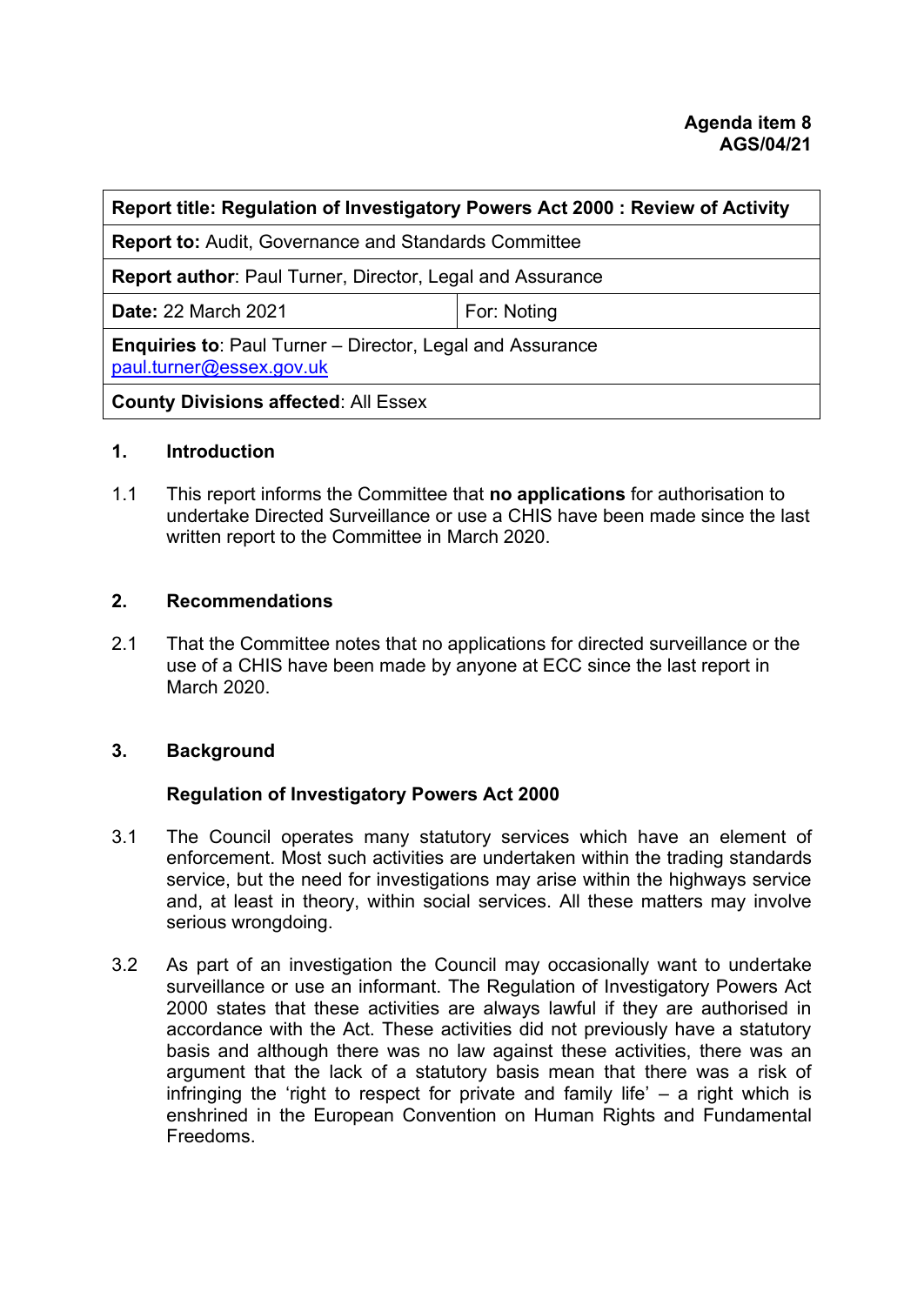- 3.3 The Act originally provides for local authorities to undertake these activities if properly authorised, and if it is necessary and proportionate to prevent or detect serious crime. Serious crime means offences which carry a maximum penalty of 6 months imprisonment (or underage sale of alcohol or tobacco to minors). Since 2012 the council has been required to obtain approval from a magistrate before an authorisation takes effect.
- 3.4 The Council is subject to regular inspections by Surveillance Inspectors appointed by the Chief Surveillance Commissioner to ensure that the Council is properly authorising activities and also ensuring that frontline staff are aware of which activities need to be authorised.

## **The Council's Surveillance Activity**

- 3.5 The Council does not generally undertake surveillance or use CHISs which needs to be authorised under the Act. The last written report to the committee was made in March 2020, when a report that no authorisations had been sought or granted. Similarly, between March 2020 and March 2021 no authorisations have been sought or granted. The Council has worked with the police on joint operations. In these cases the Police would be expected to obtain the authorisation as their processes are more streamlined and do not require approval from a magistrate. In these cases Council officers satisfy themselves that they are covered by an authorisation issued by the Police.
- 3.6 The Council takes the view that the 'test purchasing' activities it undertakes by sending a minor to shops to purchase alcohol or tobacco do not need to be authorised under RIPA. This is because the activities take place in a public place and are undertaken overtly. This view has not been tested in court and some authorities take a more cautious approach.
- 3.7 The Council provides regular training to staff who may need to undertake enforcement activities to ensure that they are aware what needs to be authorised.

#### **4. Financial Implications**

4.1 Use of RIPA has no financial implications

#### **5 Legal Implications**

5.1 The legal implications of RIPA are set out in section 3 of this report. The Council may have to pay damages if interferes with someone's right to respect for their family and private life without such interference being authorised under RIPA. However, the risk of this is very low